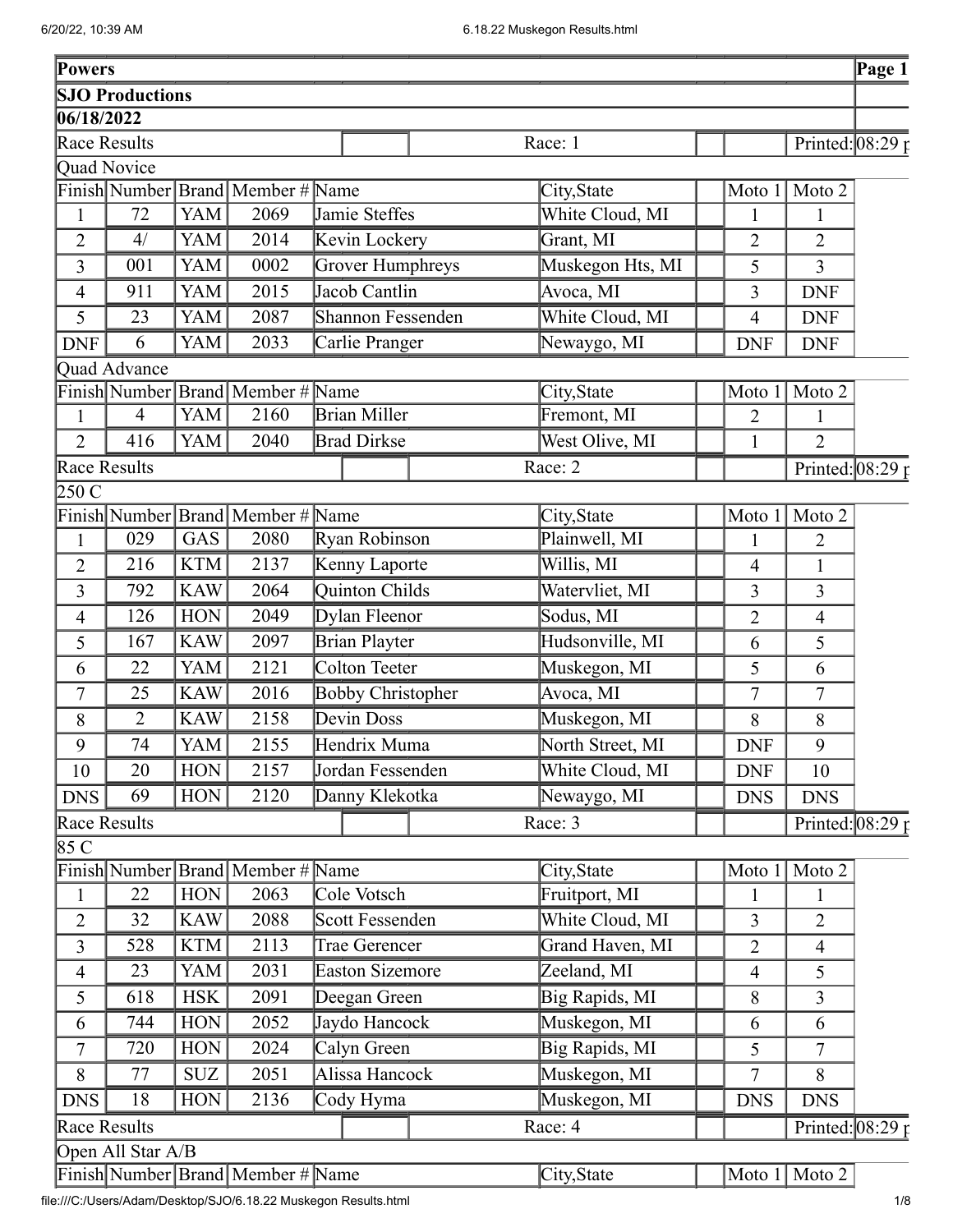6/20/22, 10:39 AM 6.18.22 Muskegon Results.html

| 1                       | 105             | YAM        | 2107                              | Tim Carpenter        | Muskegon, MI     | 2              | $\overline{2}$             |                       |
|-------------------------|-----------------|------------|-----------------------------------|----------------------|------------------|----------------|----------------------------|-----------------------|
| $\overline{2}$          | 64              | <b>KTM</b> | 2111                              | <b>Gatlin Combs</b>  | Muskegon, MI     | 5              |                            |                       |
| 3                       | 34              | <b>HON</b> | 2092                              | Kody Smith           | Ludington, MI    | 3              | $\overline{3}$             |                       |
| 4                       | 171             | <b>HON</b> | 2060                              | Connor Leary         | Grand Haven, MI  | $\overline{4}$ | 5                          |                       |
| 5                       | 535             | <b>HON</b> | 2152                              | Ross Busscher        | Zeeland, MI      | 8              | $\overline{4}$             |                       |
| 6                       | 14              | <b>HON</b> | 2142                              | Corin Davis          | Nunica, MI       | 7              | 6                          |                       |
| 7                       | 529             | <b>HSK</b> | 2139                              | <b>Trevor Lake</b>   | Muskegon, MI     | 6              | $\overline{7}$             |                       |
| 8                       | 144             | <b>KAW</b> | 2150                              | Riley Scholten       | Holland, MI      | 9              | 8                          |                       |
| 9                       | 81              | <b>KAW</b> | 2093                              | Jamie Steffes Jr     | White Cloud, MI  | 11             | 9                          |                       |
| 10                      | 17              | <b>HON</b> | 2147                              | Trever Wahr          | Fruitport, MI    | $\mathbf{1}$   | <b>DNF</b>                 |                       |
| 11                      | 275             | <b>HON</b> | 2103                              | Jake Mccollum        | Twin Lake, MI    | 10             | <b>DNF</b>                 |                       |
|                         | Race Results    |            |                                   |                      | Race: 5          |                | Printed: $08:29 \text{ p}$ |                       |
| 50 Trail 4-6            |                 |            |                                   |                      |                  |                |                            |                       |
|                         |                 |            | Finish Number Brand Member # Name |                      | City, State      | Moto 1         | Moto 2                     |                       |
| $\mathbf{1}$            | 299             | YAM        | 2144                              | Weston Bloomquist    | Muskegon, MI     | 1              |                            |                       |
| $\overline{c}$          | 462             | YAM        | 2079                              | Tucker Carpenter     | Muskegon, MI     | 3              | $\overline{2}$             |                       |
| 3                       | 77              | YAM        | 2053                              | Julian Moses         | Muskegon, MI     | $\overline{2}$ | $\overline{3}$             |                       |
| 4                       | 759/            | YAM        | 2011                              | <b>Brantley Hall</b> | Fremont, MI      | 5              | $\overline{4}$             |                       |
| 5                       | 87              | <b>HON</b> | 2020                              | Carter Veldhoff      | Hudsonville, MI  | 7              | 5                          |                       |
| 6                       | 411             | YAM        | 2082                              | Kendall Semlow       | Spring Lake, MI  | $\overline{4}$ | 9                          |                       |
| 7                       | 759             | <b>YAM</b> | 2046                              | Maddox Medema        | Muskegon, MI     | 8              | 6                          |                       |
| 8                       | 381             | YAM        | 2110                              | Memphis Wiersema     | Fremont, MI      | 13             | $\overline{7}$             |                       |
| 9                       | 108             | YAM        | 2004                              | Liam Farkas          | Muskegon, MI     | 9              | 12                         |                       |
| 10                      | 646             | YAM        | 2140                              | Seth Dilts           | Coopersville, MI | 12             | 11                         |                       |
| 11                      | 155             | <b>YAM</b> | 2106                              | <b>Baylor Stark</b>  | Muskegon, MI     | 10             | 13                         |                       |
| 12                      | 297             | Unk        | 2131                              | Braxon Gorbig        | Rothbury, MI     | 17             | 8                          |                       |
| 13                      | 118             | <b>YAM</b> | 2010                              | Paxton Eaker         | Muskegon, MI     | 15             | 10                         |                       |
| 14                      | 21              | YAM        | 2119                              | Kolton Umphrey       | Fruitport, MI    | $11\,$         | 14                         |                       |
| 15                      | 323             | YAM        | 2117                              | Eli Earle            | Marne, MI        | 6              | <b>DNF</b>                 |                       |
| 16                      | 12              | <b>SUZ</b> | 2149                              | Wyatt Ohlrich        | Alto, MI         | 14             | 16                         |                       |
| 17                      | 05              | <b>HON</b> | 2122                              | Renner Vanloo        | Marne, MI        | 16             | 15                         |                       |
|                         | Race Results    |            |                                   |                      | Race: 6          |                |                            | Printed: $08:29 \tau$ |
| Open D                  |                 |            |                                   |                      |                  |                |                            |                       |
|                         |                 |            | Finish Number Brand Member # Name |                      | City, State      | Moto 1         | Moto 2                     |                       |
| $\mathbf{1}$            | $\overline{77}$ | <b>KAW</b> | 2128                              | <b>Shane Wells</b>   | Eaton Rapids, MI | $\overline{2}$ | $\mathbf{1}$               |                       |
| 2                       | 21              | <b>KTM</b> | 2048                              | Jayden Trudeau       | Scotts, MI       | 1              | $\overline{2}$             |                       |
| 3                       | 333             | <b>KAW</b> | 2018                              | Alex Rojas           | Fowlerville, MI  | 3              | $\overline{4}$             |                       |
| $\overline{\mathbf{4}}$ | 22m             | <b>KAW</b> | 2027                              | Michael Murafo       | Muskegon, MI     | $\overline{4}$ | 6                          |                       |
| 5                       | 721             | <b>KAW</b> | 2135                              | Rick Hyma            | Muskegon, MI     | 5              | $\overline{7}$             |                       |
| 6                       | 722             | YAM        | 2050                              | Jeffrey Hancock Jr   | Muskegon, MI     | <b>DNF</b>     | 3                          |                       |
| 7                       | 23              | <b>KAW</b> | 2087                              | Shannon Fessenden    | White Cloud, MI  | <b>DNF</b>     | 5                          |                       |
|                         | Race Results    |            |                                   |                      | Race: 7          |                | Printed: $08:29 \bar{r}$   |                       |
| $ 30+$                  |                 |            |                                   |                      |                  |                |                            |                       |
|                         |                 |            | Finish Number Brand Member # Name |                      | City, State      | Moto 1         | Moto 2                     |                       |
| $\mathbf{1}$            | 105             | YAM        | 2107                              | Tim Carpenter        | Muskegon, MI     | $\mathbf{1}$   | $\mathbf{1}$               |                       |
|                         |                 |            |                                   |                      |                  |                |                            |                       |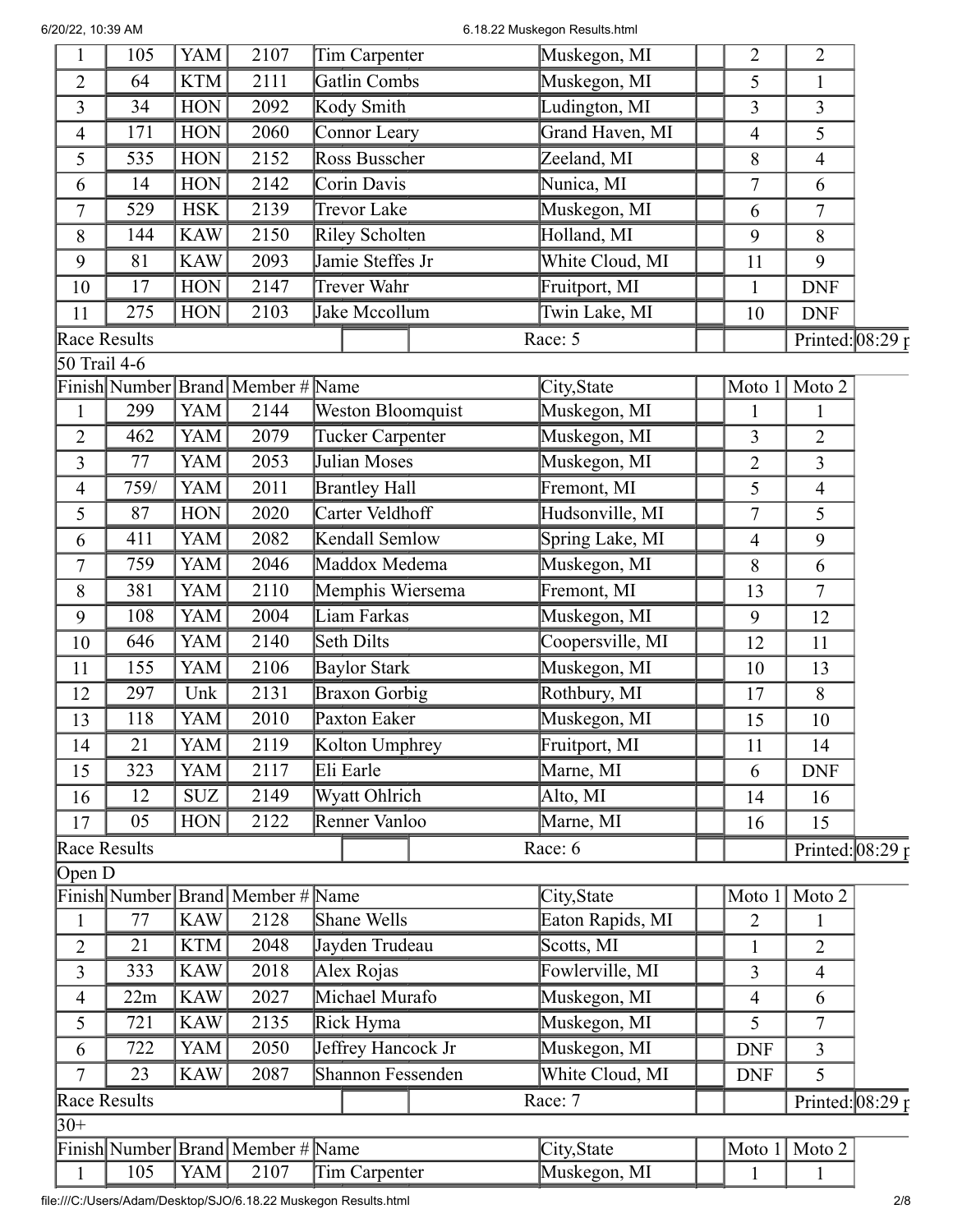6.18.22 Muskegon Results.html

| $\overline{2}$    | 747                | <b>YAM</b> | 2165                                  | Dan Kroll               | Shelby, MI       | 3              | $\overline{2}$             |  |
|-------------------|--------------------|------------|---------------------------------------|-------------------------|------------------|----------------|----------------------------|--|
| 3                 | 275                | <b>HON</b> | 2103                                  | Jake Mccollum           | Twin Lake, MI    | $\overline{2}$ | 3                          |  |
| 4                 | 7                  | <b>YAM</b> | 2145                                  | Tyler Ohlrich           | Alto, MI         | $\overline{4}$ | $\overline{4}$             |  |
|                   | 125 2 Stroke       |            |                                       |                         |                  |                |                            |  |
|                   |                    |            | Finish Number   Brand   Member # Name |                         | City, State      | Moto 1         | Moto 2                     |  |
| $\mathbf{1}$      | $8\,$              | YAM        | 2124                                  | Jadin Bailey            | Grant, MI        | 1              | $\mathbf{1}$               |  |
| $\overline{2}$    | 72                 | <b>YAM</b> | 2085                                  | Kasey Garth             | Spring Lake, MI  | $\overline{2}$ | $\overline{2}$             |  |
| 3                 | 27                 | <b>KTM</b> | 2159                                  | Travis Becker           | Grand Rapids, MI | 5              | 3                          |  |
| 4                 | 25                 | <b>HON</b> | 2022                                  | Ben Deroo               | Allendale, MI    | 3              | 5                          |  |
| 5                 | 100                | <b>YAM</b> | 00000                                 | <b>Maxx Powers</b>      | Fremont, MI      | 6              | $\overline{4}$             |  |
| 6                 | 016                | <b>YAM</b> | 2005                                  | Ryan Neubauer           | Montague, MI     | $\overline{4}$ | 6                          |  |
| 7                 | 216                | <b>KTM</b> | 2137                                  | Kenny Laporte           | Willis, MI       | 7              | 7                          |  |
| 8                 | 24                 | <b>YAM</b> | 2070                                  | Evan Brown              | Muskegon, MI     | 8              | 8                          |  |
| 9                 | 163                | <b>KTM</b> | 2101                                  | <b>Beckett Mathes</b>   | Muskegon, MI     | 9              | 9                          |  |
|                   | Race Results       |            |                                       |                         | Race: 8          |                | Printed: $\sqrt{08:29}$ p  |  |
|                   | Quad 70 Production |            |                                       |                         |                  |                |                            |  |
|                   |                    |            | Finish Number Brand Member # Name     |                         | City, State      | Moto 1         | Moto 2                     |  |
| 1                 | 8                  | Unk        | 2019                                  | <b>Brinley Veldhoff</b> | Hudsonville, MI  |                | 1                          |  |
|                   | Quad 50 Stock      |            |                                       |                         |                  |                |                            |  |
|                   |                    |            | Finish Number Brand Member # Name     |                         | City, State      | Moto 1         | Moto 2                     |  |
| 1                 | 12                 | <b>SUZ</b> | 2149                                  | Wyatt Ohlrich           | Alto, MI         |                | $\overline{2}$             |  |
| $\overline{2}$    | 44                 | <b>SUZ</b> | 2100                                  | Jovan Luther            | Coopersville, MI | <b>DNF</b>     | $\mathbf{1}$               |  |
| <b>DNF</b>        | 33                 | <b>YAM</b> | 2025                                  | Oliver M Sparks         | Newaygo, MI      | <b>DNS</b>     | <b>DNF</b>                 |  |
| Race Results      |                    |            |                                       |                         | Race: 9          |                | Printed: $08:29 \text{ p}$ |  |
| 50 4-6 Jr.        |                    |            |                                       |                         |                  |                |                            |  |
|                   |                    |            | Finish Number Brand Member # Name     |                         | City, State      | Moto 1         | Moto 2                     |  |
| 1                 | 6/                 | COB        | 2044                                  | <b>Emerson Zwinger</b>  | Trufant, MI      |                |                            |  |
| $\overline{2}$    | 381                | <b>YAM</b> | 2110                                  | Memphis Wiersema        | Fremont, MI      | $\overline{2}$ | $\overline{2}$             |  |
| $504-8$ Sr.       |                    |            |                                       |                         |                  |                |                            |  |
|                   |                    |            | Finish Number Brand Member # Name     |                         | City, State      | Moto 1         | Moto 2                     |  |
| $\mathbf{1}$      | 216                | <b>KTM</b> | 2042                                  | <b>Brodie Mackay</b>    | Muskegon, MI     | 3              | 1                          |  |
| 2                 | 4                  | <b>KTM</b> | 2163                                  | Logan J. Miller         | Fremont, MI      | $\overline{2}$ | $\overline{2}$             |  |
| 3                 | 527                | COB        | 2929                                  | Dakota Priest Jr        | Muskegon, MI     | $\mathbf{1}$   | 6                          |  |
| 4                 | 27                 | <b>KTM</b> | 2109                                  | <b>Reed Bowen</b>       | Spring Lake, MI  | 5              | $\overline{3}$             |  |
| 5                 | 86                 | <b>KTM</b> | 2028                                  | Carter Rodriguez        | Wyoming, MI      | $\overline{4}$ | $\overline{4}$             |  |
| 6                 | 344                | <b>KTM</b> | 2045                                  | Daxton Medema           | Muskegon, MI     | 6              | 5                          |  |
| 7                 | 6                  | <b>KTM</b> | 2065                                  | Jack Caruso             | Byron Center, MI | 8              | $\tau$                     |  |
| $\,8\,$           | 22                 | <b>KTM</b> | 2099                                  | Rogan Luther            | Coopersville, MI | $\overline{7}$ | 8                          |  |
| 9                 | 1x                 | <b>KTM</b> | 2117                                  | Eli Earle               | Marne, MI        | 9              | 9                          |  |
| 10                | 158                | POL        | 2102                                  | Wesson Kelley           | Sanford, MI      | 10             | 10                         |  |
|                   | Race Results       |            |                                       |                         | Race: 10         |                | Printed: $08:29 \text{ p}$ |  |
| <b>Girls 7-15</b> |                    |            |                                       |                         |                  |                |                            |  |
|                   |                    |            | Finish Number   Brand   Member #      | Name                    | City, State      | Moto 1         | Moto 2                     |  |
| $\mathbf{1}$      | 18                 | <b>KAW</b> | 2023                                  | Zoey Smith              | Twin Lake, MI    | 1              | $\mathbf{1}$               |  |
| $\overline{2}$    | 13                 | <b>KAW</b> | 2032                                  | Emma Eichholtz          | Conklin, MI      | $\overline{2}$ | $\overline{2}$             |  |

Т

┱

I

L

I

Τ

Г

Т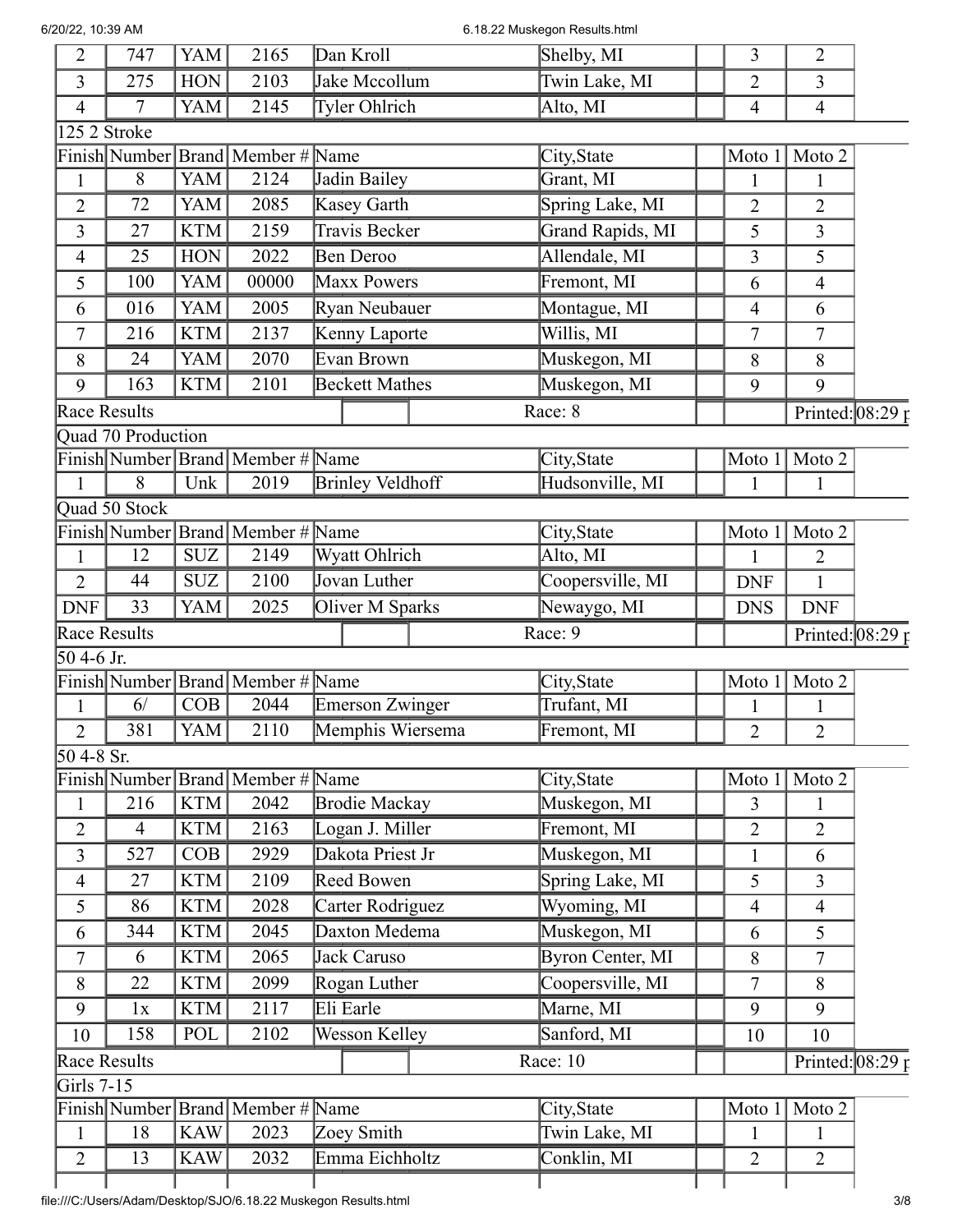| 6/20/22, 10:39 AM |  |  |  |
|-------------------|--|--|--|
|-------------------|--|--|--|

## 6.18.22 Muskegon Results.html

| 3                         | $\overline{4}$ | KTM        | 2162                                | Mackenzie Miller         | Fremont, MI      | 3                        | 3                          |  |
|---------------------------|----------------|------------|-------------------------------------|--------------------------|------------------|--------------------------|----------------------------|--|
| 4                         | 720            | <b>HON</b> | 2024                                | Calyn Green              | Big Rapids, MI   | $\overline{\mathcal{A}}$ | $\overline{4}$             |  |
| 5                         | 642            | <b>HSK</b> | 2034                                | Ryder Carlon             | Dorr, MI         | 5                        | 5                          |  |
| 6                         | 313            | <b>HSK</b> | 2035                                | Natalie Wright           | Wayland, MI      | $\tau$                   | 6                          |  |
| $\overline{7}$            | 77             | <b>SUZ</b> | 2051                                | Alissa Hancock           | Muskegon, MI     | 6                        | 7                          |  |
| 8                         | 623            | YAM        | 2071                                | Rylee Howell             | Lansing, MI      | 8                        | 8                          |  |
|                           | Race Results   |            |                                     |                          | Race: 11         |                          | Printed: $08:29 \text{ p}$ |  |
| 250 B                     |                |            |                                     |                          |                  |                          |                            |  |
|                           |                |            | Finish Number Brand Member # Name   |                          | City, State      | Moto 1                   | Moto 2                     |  |
| $\mathbf{1}$              | 22             | <b>SUZ</b> | 2164                                | Gabriel Dewey            | Muskegon, MI     | 1                        | 1                          |  |
| $\overline{2}$            | 38             | <b>KAW</b> | 2151                                | Kyle Haverdink           | Holland, MI      | $\overline{2}$           | $\overline{2}$             |  |
| $14 +$                    |                |            |                                     |                          |                  |                          |                            |  |
|                           |                |            | Finish Number Brand Member # Name   |                          | City, State      | Moto 1                   | Moto 2                     |  |
| $\mathbf{1}$              | 144            | <b>KAW</b> | 2150                                | Riley Scholten           | Holland, MI      | $\overline{2}$           | $\mathbf{1}$               |  |
| $\overline{2}$            | 529            | <b>HSK</b> | 2139                                | <b>Trevor Lake</b>       | Muskegon, MI     | $\mathbf{1}$             | $\overline{2}$             |  |
| 3                         | 747            | YAM        | 2165                                | Dan Kroll                | Shelby, MI       | 3                        | 3                          |  |
| 4                         | 8              | <b>YAM</b> | 2124                                | Jadin Bailey             | Grant, MI        | $\overline{4}$           | $\overline{4}$             |  |
| 5                         | 25             | <b>HON</b> | 2022                                | Ben Deroo                | Allendale, MI    | 5                        | 5                          |  |
|                           | Race Results   |            |                                     |                          | Race: 12         |                          | Printed: $08:29 \text{ p}$ |  |
|                           | 50 Sport 4-8   |            |                                     |                          |                  |                          |                            |  |
|                           |                |            | Finish Number Brand   Member # Name |                          | City, State      | Moto 1                   | Moto 2                     |  |
| 1                         | 462            | YAM        | 2079                                | Tucker Carpenter         | Muskegon, MI     | 1                        | 1                          |  |
| $\overline{2}$            | 759            | YAM        | 2011                                | <b>Brantley Hall</b>     | Fremont, MI      | 2                        | $\overline{2}$             |  |
| 3                         | 299            | YAM        | 2144                                | <b>Weston Bloomquist</b> | Muskegon, MI     | 3                        | 3                          |  |
| $\overline{4}$            | 646            | <b>YAM</b> | 2140                                | Seth Dilts               | Coopersville, MI | 4                        | $\overline{4}$             |  |
| 5                         | 108            | YAM        | 2004                                | Liam Farkas              | Muskegon, MI     | 5                        | 5                          |  |
| <b>DSQ</b>                | 6              | COB        | 2044                                | Emerson Zwinger          | Trufant, MI      | <b>DSQ</b>               | <b>DSQ</b>                 |  |
| $\overline{50}$ Trail 7-8 |                |            |                                     |                          |                  |                          |                            |  |
|                           |                |            | Finish Number Brand Member # Name   |                          | City, State      | Moto $1$                 | Moto 2                     |  |
| $\mathbf{1}$              | 527            | HON        | 2929                                | Dakota Priest Jr         | Muskegon, MI     | 1                        |                            |  |
| $\overline{2}$            | 22             | KTM        | 2099                                | Rogan Luther             | Coopersville, MI | 3                        | $\overline{2}$             |  |
| 3                         | 8              | Unk        | 2086                                | Jericho Fessenden        | White Cloud, MI  | $\overline{4}$           | 3                          |  |
| $\overline{4}$            | 88             | <b>HON</b> | 2166                                | Dylan Folts              | Avoca, MI        | 5                        | $\overline{4}$             |  |
| 5                         | 56             | <b>HON</b> | 2118                                | Sawyer Hileman           | Muskegon, MI     | $\overline{2}$           | <b>DNF</b>                 |  |
|                           | Race Results   |            |                                     |                          | Race: 13         |                          | Printed: $08:29r$          |  |
| 85 7-11                   |                |            |                                     |                          |                  |                          |                            |  |
|                           |                |            | Finish Number Brand Member #        | Name                     | City, State      | Moto 1                   | Moto 2                     |  |
| $\mathbf{1}$              | 38             | <b>KAW</b> | 2143                                | Trevor Veltkamp          | Casnovia, MI     | 1                        | 1                          |  |
| $\overline{2}$            | 3              | YAM        | 2134                                | Ryder Goerbig            | Muskegon, MI     | 2                        | $\overline{2}$             |  |
| 3                         | $\overline{2}$ | YAM        | 2104                                | Travis Blain             | Muskegon, MI     | 3                        | 3                          |  |
| $\overline{4}$            | 88             | <b>KAW</b> | 2154                                | Morgan Newton            | Muskegon, MI     | $\overline{4}$           | $\overline{4}$             |  |
| 85 12-15                  |                |            |                                     |                          |                  |                          |                            |  |
|                           |                |            | Finish Number Brand Member # Name   |                          | City, State      | Moto 1                   | Moto 2                     |  |
| $\mathbf{1}$              | $\overline{4}$ | YAM        | 2161                                | Brody Miller             | Fremont, MI      | 1                        | 1                          |  |
| $\overline{2}$            | 11             | YAM        | 2062                                | Colt Bonstell            | Holland, MI      | 2                        | $\overline{3}$             |  |
|                           |                |            |                                     |                          |                  |                          |                            |  |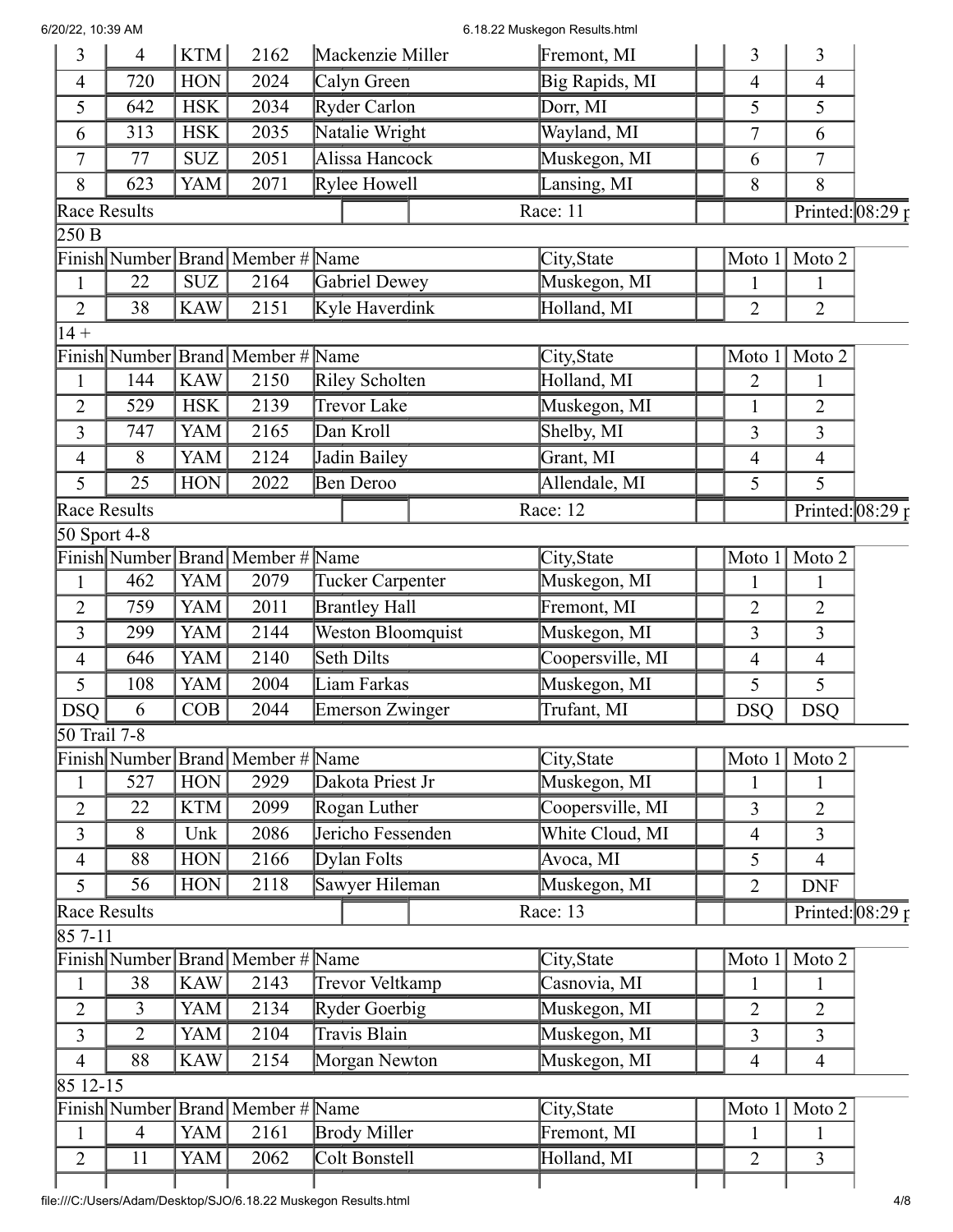## 6/20/22, 10:39 AM 6.18.22 Muskegon Results.html

| 3                   | 411                      | YAM        | 2081                                  | Krue Semlow            | Spring Lake, MI   | 4              | $\overline{2}$             |  |
|---------------------|--------------------------|------------|---------------------------------------|------------------------|-------------------|----------------|----------------------------|--|
| $\overline{4}$      | 623                      | YAM        | 2072                                  | Austin Vandiver        | Charlotte, MI     | 3              | 5                          |  |
| 5                   | 563                      | YAM        | 2127                                  | Joey Witherspoon       | Muskegon, MI      | 5              | 4                          |  |
| 6                   | 5                        | <b>KAW</b> | 2039                                  | James Smith            | Cedar Springs, MI | 6              | 6                          |  |
| <b>DNF</b>          | 146                      | KAW        | 2183                                  | Levi Scholten          | Fennville, MI     | <b>DNF</b>     | <b>DNF</b>                 |  |
| <b>Race Results</b> |                          |            |                                       |                        | Race: 14          |                | Printed: $08:29 \text{ p}$ |  |
|                     | Quad 125 Production      |            |                                       |                        |                   |                |                            |  |
|                     |                          |            | Finish Number Brand Member # Name     |                        | City, State       | Moto 1         | Moto 2                     |  |
| $\mathbf{1}$        | 09                       | Unk        | 2146                                  | Addison Dirkse         | West Olive, MI    | 1              | 1                          |  |
| $\overline{2}$      | 18                       | Unk        | 2089                                  | Giana Fessenden        | White Cloud, MI   | 3              | $\overline{2}$             |  |
| 3                   | 126                      | Unk        | 2114                                  | Riley Sloan            | Grant, MI         | $\overline{2}$ | $\overline{3}$             |  |
|                     | <b>Quad Youth Produc</b> |            |                                       |                        |                   |                |                            |  |
|                     |                          |            | Finish Number Brand Member # Name     |                        | City, State       | Moto 1         | Moto 2                     |  |
| $\mathbf{1}$        | 65                       | YAM        | 2112                                  | Jaaron Steffes         | White Cloud, MI   | $\mathbf{1}$   | $\mathbf{1}$               |  |
| Race Results        |                          |            |                                       |                        | Race: 15          |                | Printed: $08:29 \tau$      |  |
| Trail 4-11          |                          |            |                                       |                        |                   |                |                            |  |
|                     |                          |            | Finish Number Brand Member # Name     |                        | City, State       | Moto 1         | Moto 2                     |  |
| $\mathbf{1}$        | $\overline{2}$           | <b>KAW</b> | 2104                                  | <b>Travis Blain</b>    | Muskegon, MI      | 2              |                            |  |
| $\overline{2}$      | 10                       | <b>HON</b> | 2108                                  | Jace Bowen             | Spring Lake, MI   | $\mathbf{1}$   | $\overline{2}$             |  |
| 3                   | 616                      | <b>KAW</b> | 2047                                  | Joelle Rodriguez       | Grand Rapids, MI  | $\overline{4}$ | $\overline{3}$             |  |
| 4                   | 22                       | YAM        | 2098                                  | Kylan Luther           | Coopersville, MI  | 3              | $\overline{4}$             |  |
| 5                   | 118                      | <b>HON</b> | 2008                                  | <b>Weston Vanloo</b>   | Marne, MI         | <b>DNF</b>     | 5                          |  |
| 6                   | 24                       | Unk        | 2001                                  | Zachary Huffman        | Muskegon, MI      | <b>DNF</b>     | 6                          |  |
| <b>DNF</b>          | 28                       | Unk        | 2002                                  | Landon Huffman         | Muskegon, MI      | <b>DNF</b>     | <b>DNF</b>                 |  |
| Race Results        |                          |            |                                       |                        | Race: 16          |                | Printed: $08:29 \text{ p}$ |  |
| 50 Open             |                          |            |                                       |                        |                   |                |                            |  |
|                     |                          |            | Finish Number   Brand   Member # Name |                        | City, State       | Moto 1         | Moto 2                     |  |
|                     | 86                       | KTM        | 2028                                  | Carter Rodriguez       | Wyoming, MI       | 2              | 1                          |  |
| $\overline{2}$      | $\overline{4}$           | KTM        | 2163                                  | Logan J. Miller        | Fremont, MI       | $\mathbf{1}$   | $\overline{2}$             |  |
| 3                   | 27                       | <b>KTM</b> | 2109                                  | Reed Bowen             | Spring Lake, MI   | 3              | $\overline{3}$             |  |
| $\overline{4}$      | 6/                       | COB        | 2044                                  | <b>Emerson Zwinger</b> | Trufant, MI       | $\overline{4}$ | 4                          |  |
| 5                   | 6                        | KTM        | 2065                                  | Jack Caruso            | Byron Center, MI  | 5              | 5                          |  |
| Race Results        |                          |            |                                       |                        | Race: 17          |                | Printed: $08:29 \text{ p}$ |  |
| $35+$               |                          |            |                                       |                        |                   |                |                            |  |
|                     |                          |            | Finish Number Brand Member # Name     |                        | City, State       | Moto 1         | Moto 2                     |  |
| $\mathbf{1}$        | 747                      | <b>YAM</b> | 2165                                  | Dan Kroll              | Shelby, MI        | $\overline{2}$ | 1                          |  |
| $\overline{2}$      | 275                      | HON        | 2103                                  | Jake Mccollum          | Twin Lake, MI     | 1              | $\overline{2}$             |  |
| 3                   | 454                      | <b>KTM</b> | 2115                                  | Kirk Semlow            | Spring Lake, MI   | 3              | 3                          |  |
| $\overline{4}$      | 52                       | HON        | 2148                                  | Scott Wahr             | Fruitport, MI     | $\overline{4}$ | $\overline{4}$             |  |
| 5                   | 10                       | HON        | 2030                                  | <b>Bobby Decheney</b>  | White Cloud, MI   | <b>DNF</b>     | 5                          |  |
|                     | Lites Jr. 12-16          |            |                                       |                        |                   |                |                            |  |
|                     |                          |            | Finish Number Brand Member # Name     |                        | City, State       | Moto 1         | Moto 2                     |  |
| $\mathbf{1}$        | 8                        | YAM        | 2124                                  | Jadin Bailey           | Grant, MI         | $\mathbf{1}$   | 1                          |  |
| $\overline{2}$      | 72                       | YAM        | 2085                                  | Kasey Garth            | Spring Lake, MI   | 2              | $\overline{2}$             |  |
| $\overline{3}$      | 100                      | YAM        | 00000                                 | Maxx Powers            | Fremont, MI       | 3              | $\overline{3}$             |  |
|                     |                          |            |                                       |                        |                   |                |                            |  |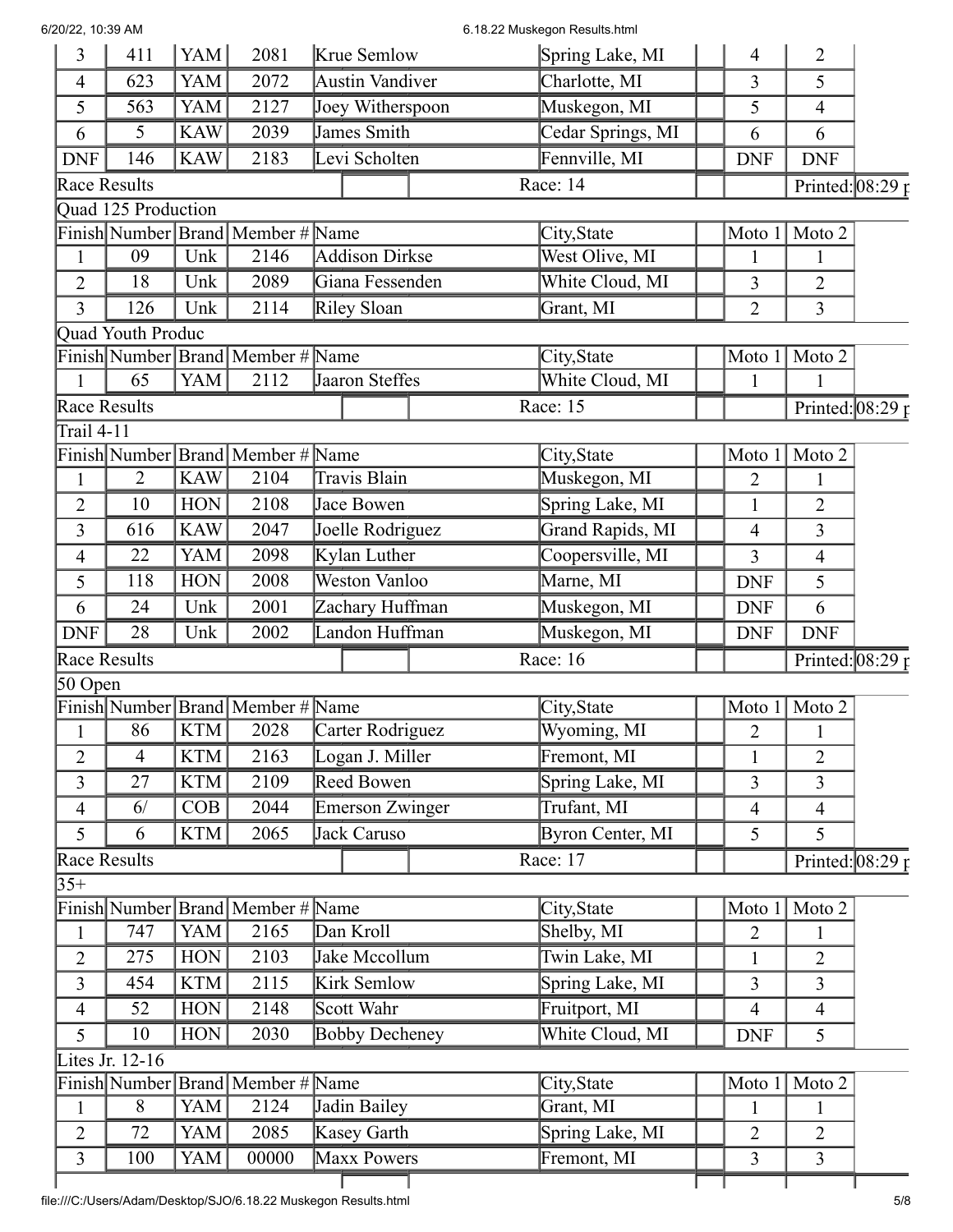6.18.22 Muskegon Results.html

| $657-9$<br>Finish Number Brand Member # Name<br>City, State<br>Moto 2<br>Moto 1<br><b>YAM</b><br>2098<br>Kylan Luther<br>Coopersville, MI<br>22<br>$\overline{2}$<br>$\mathbf{1}$<br>$\mathbf{1}$<br>Travis Blain<br>Muskegon, MI<br>YAM<br>2104<br>$\overline{2}$<br>2<br>$\mathbf{1}$<br>3<br>2021<br>William Newenhouse<br>Hudsonville, MI<br><b>KTM</b><br>3<br>$\overline{3}$<br>7<br>$\overline{2}$<br>YAM<br>2138<br>Muskegon, MI<br><b>Wyatt Stephenson</b><br>541<br>4<br>$\overline{4}$<br>$\overline{4}$<br>2034<br>Dorr, MI<br>642<br><b>HSK</b><br>Ryder Carlon<br>5<br>5<br>5<br>2035<br>Natalie Wright<br>Wayland, MI<br><b>HSK</b><br>313<br>6<br>6<br>6<br><b>KAW</b><br>Lyric Latsch<br>Muskegon, MI<br>2123<br>7<br>676<br>7<br>7<br>Reed City, MI<br><b>KTM</b><br>2129<br>Parker Prater<br>47<br>8<br>8<br>8<br>65 10-11<br>Finish Number Brand Member # Name<br>Moto 2<br>City, State<br>Moto 1<br>2162<br>Mackenzie Miller<br>$\overline{4}$<br><b>KTM</b><br>Fremont, MI<br>$\mathbf{1}$<br>$\mathbf{1}$<br>1<br>Spring Lake, MI<br>KTM<br>2108<br>Jace Bowen<br>$\overline{2}$<br>$\overline{2}$<br>$\overline{2}$<br>10<br><b>Race Results</b><br>Race: 19<br>Trail 12-15<br>Finish Number Brand Member # Name<br>City, State<br>Moto 2<br>Moto 1<br>22<br><b>HON</b><br>2063<br>Cole Votsch<br>Fruitport, $\overline{\text{MI}}$<br>$\overline{2}$<br>$\mathbf{1}$<br>1<br>2023<br><b>KAW</b><br>Zoey Smith<br>Twin Lake, MI<br>$\overline{2}$<br>18<br>$\mathbf{1}$<br>$\overline{2}$<br>Westen Bouwkamp<br>Muskegon, MI<br><b>HON</b><br>2017<br>45<br>$\overline{3}$<br>3<br>$\overline{4}$<br>Hunter Carlson<br>31<br><b>HON</b><br>2116<br>Fremont, MI<br>3<br>$\overline{4}$<br>$\overline{4}$<br>365<br>2125<br>Jacob Whipple Jr<br>Holland, MI<br>5<br>Unk<br>5<br>5<br>Women 12 & Up<br>Finish Number Brand Member # Name<br>Moto 2<br>City, State<br>Moto 1<br>YAM<br>2033<br>Carlie Pranger<br>6<br>Newaygo, MI<br>$\mathbf{1}$<br>$\mathbf{1}$<br>$\mathbf{1}$<br>Muskegon, MI<br>YAM<br>2054<br>Meya Stevens-hancock<br>077<br>$\overline{2}$<br>$\overline{2}$<br>$\overline{2}$<br>Race: $20$<br><b>Race Results</b><br><b>Ouad 90 Stock</b><br>Finish Number Brand Member # Name<br>Moto 2<br>City, State<br>Moto 1<br><b>YAM</b><br>123<br>2056<br>Asher Dozeman<br>Dorr, MI<br>$\mathbf{1}$<br>$\mathbf{1}$<br>$\mathbf{1}$<br>2057<br>YAM<br>Dorr, MI<br>$\overline{2}$<br>128<br>Riley Dozeman<br>2<br>$\overline{2}$<br>2038<br>Nora Smith<br>Cedar Springs, MI<br>Unk<br>3<br>2<br>$\overline{\mathcal{L}}$<br>3<br>YAM<br><b>Bailey Bonstell</b><br>Holland, MI<br>2132<br>11<br>$\overline{4}$<br>3<br>$\overline{4}$<br>Quad 105 Super Mini<br>Finish Number Brand Member # Name<br>Moto 2<br>City, State<br>Moto 1<br>Addison Dirkse<br>West Olive, MI<br>09<br>Unk<br>2146<br>$\mathbf{1}$<br>$\mathbf{1}$<br>$\mathbf{1}$<br>2090<br>White Cloud, MI<br>21<br>Unk<br>Myah Fessenden<br>$\overline{2}$<br>$\overline{2}$<br>$\overline{2}$<br><b>Race Results</b><br>Race: 21<br>Mini Open<br>Finish Number Brand Member # Name<br>Moto 2<br>City, State<br>Moto 1<br><b>KAW</b><br>38<br>2143<br><b>Trevor Veltkamp</b><br>Casnovia, MI<br>2<br>$\mathbf{1}$<br>Travis Blain<br>Muskegon, MI<br>$\overline{2}$<br>YAM<br>2104<br>$\overline{2}$<br>$\overline{2}$<br>$\mathbf{1}$<br>Muskegon, MI<br>$\overline{3}$<br>$\overline{3}$<br>YAM<br>2134<br>Ryder Goerbig<br>$\overline{3}$<br>4<br>William Newenhouse |                | Race Results |     |      | Race: 18        |   | Printed: $08:29$ p |  |
|---------------------------------------------------------------------------------------------------------------------------------------------------------------------------------------------------------------------------------------------------------------------------------------------------------------------------------------------------------------------------------------------------------------------------------------------------------------------------------------------------------------------------------------------------------------------------------------------------------------------------------------------------------------------------------------------------------------------------------------------------------------------------------------------------------------------------------------------------------------------------------------------------------------------------------------------------------------------------------------------------------------------------------------------------------------------------------------------------------------------------------------------------------------------------------------------------------------------------------------------------------------------------------------------------------------------------------------------------------------------------------------------------------------------------------------------------------------------------------------------------------------------------------------------------------------------------------------------------------------------------------------------------------------------------------------------------------------------------------------------------------------------------------------------------------------------------------------------------------------------------------------------------------------------------------------------------------------------------------------------------------------------------------------------------------------------------------------------------------------------------------------------------------------------------------------------------------------------------------------------------------------------------------------------------------------------------------------------------------------------------------------------------------------------------------------------------------------------------------------------------------------------------------------------------------------------------------------------------------------------------------------------------------------------------------------------------------------------------------------------------------------------------------------------------------------------------------------------------------------------------------------------------------------------------------------------------------------------------------------------------------------------------------------------------------------------------------------------------------------------------------------------------------------------------------------------------------------------------------------------------------------------------------------------------------------------------------------------------------------------------------------------------------------------------------------------------------------------------|----------------|--------------|-----|------|-----------------|---|--------------------|--|
|                                                                                                                                                                                                                                                                                                                                                                                                                                                                                                                                                                                                                                                                                                                                                                                                                                                                                                                                                                                                                                                                                                                                                                                                                                                                                                                                                                                                                                                                                                                                                                                                                                                                                                                                                                                                                                                                                                                                                                                                                                                                                                                                                                                                                                                                                                                                                                                                                                                                                                                                                                                                                                                                                                                                                                                                                                                                                                                                                                                                                                                                                                                                                                                                                                                                                                                                                                                                                                                                           |                |              |     |      |                 |   |                    |  |
|                                                                                                                                                                                                                                                                                                                                                                                                                                                                                                                                                                                                                                                                                                                                                                                                                                                                                                                                                                                                                                                                                                                                                                                                                                                                                                                                                                                                                                                                                                                                                                                                                                                                                                                                                                                                                                                                                                                                                                                                                                                                                                                                                                                                                                                                                                                                                                                                                                                                                                                                                                                                                                                                                                                                                                                                                                                                                                                                                                                                                                                                                                                                                                                                                                                                                                                                                                                                                                                                           |                |              |     |      |                 |   |                    |  |
|                                                                                                                                                                                                                                                                                                                                                                                                                                                                                                                                                                                                                                                                                                                                                                                                                                                                                                                                                                                                                                                                                                                                                                                                                                                                                                                                                                                                                                                                                                                                                                                                                                                                                                                                                                                                                                                                                                                                                                                                                                                                                                                                                                                                                                                                                                                                                                                                                                                                                                                                                                                                                                                                                                                                                                                                                                                                                                                                                                                                                                                                                                                                                                                                                                                                                                                                                                                                                                                                           |                |              |     |      |                 |   |                    |  |
|                                                                                                                                                                                                                                                                                                                                                                                                                                                                                                                                                                                                                                                                                                                                                                                                                                                                                                                                                                                                                                                                                                                                                                                                                                                                                                                                                                                                                                                                                                                                                                                                                                                                                                                                                                                                                                                                                                                                                                                                                                                                                                                                                                                                                                                                                                                                                                                                                                                                                                                                                                                                                                                                                                                                                                                                                                                                                                                                                                                                                                                                                                                                                                                                                                                                                                                                                                                                                                                                           |                |              |     |      |                 |   |                    |  |
|                                                                                                                                                                                                                                                                                                                                                                                                                                                                                                                                                                                                                                                                                                                                                                                                                                                                                                                                                                                                                                                                                                                                                                                                                                                                                                                                                                                                                                                                                                                                                                                                                                                                                                                                                                                                                                                                                                                                                                                                                                                                                                                                                                                                                                                                                                                                                                                                                                                                                                                                                                                                                                                                                                                                                                                                                                                                                                                                                                                                                                                                                                                                                                                                                                                                                                                                                                                                                                                                           |                |              |     |      |                 |   |                    |  |
|                                                                                                                                                                                                                                                                                                                                                                                                                                                                                                                                                                                                                                                                                                                                                                                                                                                                                                                                                                                                                                                                                                                                                                                                                                                                                                                                                                                                                                                                                                                                                                                                                                                                                                                                                                                                                                                                                                                                                                                                                                                                                                                                                                                                                                                                                                                                                                                                                                                                                                                                                                                                                                                                                                                                                                                                                                                                                                                                                                                                                                                                                                                                                                                                                                                                                                                                                                                                                                                                           |                |              |     |      |                 |   |                    |  |
| Printed: $08:29 \text{ p}$                                                                                                                                                                                                                                                                                                                                                                                                                                                                                                                                                                                                                                                                                                                                                                                                                                                                                                                                                                                                                                                                                                                                                                                                                                                                                                                                                                                                                                                                                                                                                                                                                                                                                                                                                                                                                                                                                                                                                                                                                                                                                                                                                                                                                                                                                                                                                                                                                                                                                                                                                                                                                                                                                                                                                                                                                                                                                                                                                                                                                                                                                                                                                                                                                                                                                                                                                                                                                                                |                |              |     |      |                 |   |                    |  |
|                                                                                                                                                                                                                                                                                                                                                                                                                                                                                                                                                                                                                                                                                                                                                                                                                                                                                                                                                                                                                                                                                                                                                                                                                                                                                                                                                                                                                                                                                                                                                                                                                                                                                                                                                                                                                                                                                                                                                                                                                                                                                                                                                                                                                                                                                                                                                                                                                                                                                                                                                                                                                                                                                                                                                                                                                                                                                                                                                                                                                                                                                                                                                                                                                                                                                                                                                                                                                                                                           |                |              |     |      |                 |   |                    |  |
|                                                                                                                                                                                                                                                                                                                                                                                                                                                                                                                                                                                                                                                                                                                                                                                                                                                                                                                                                                                                                                                                                                                                                                                                                                                                                                                                                                                                                                                                                                                                                                                                                                                                                                                                                                                                                                                                                                                                                                                                                                                                                                                                                                                                                                                                                                                                                                                                                                                                                                                                                                                                                                                                                                                                                                                                                                                                                                                                                                                                                                                                                                                                                                                                                                                                                                                                                                                                                                                                           |                |              |     |      |                 |   |                    |  |
|                                                                                                                                                                                                                                                                                                                                                                                                                                                                                                                                                                                                                                                                                                                                                                                                                                                                                                                                                                                                                                                                                                                                                                                                                                                                                                                                                                                                                                                                                                                                                                                                                                                                                                                                                                                                                                                                                                                                                                                                                                                                                                                                                                                                                                                                                                                                                                                                                                                                                                                                                                                                                                                                                                                                                                                                                                                                                                                                                                                                                                                                                                                                                                                                                                                                                                                                                                                                                                                                           |                |              |     |      |                 |   |                    |  |
|                                                                                                                                                                                                                                                                                                                                                                                                                                                                                                                                                                                                                                                                                                                                                                                                                                                                                                                                                                                                                                                                                                                                                                                                                                                                                                                                                                                                                                                                                                                                                                                                                                                                                                                                                                                                                                                                                                                                                                                                                                                                                                                                                                                                                                                                                                                                                                                                                                                                                                                                                                                                                                                                                                                                                                                                                                                                                                                                                                                                                                                                                                                                                                                                                                                                                                                                                                                                                                                                           |                |              |     |      |                 |   |                    |  |
|                                                                                                                                                                                                                                                                                                                                                                                                                                                                                                                                                                                                                                                                                                                                                                                                                                                                                                                                                                                                                                                                                                                                                                                                                                                                                                                                                                                                                                                                                                                                                                                                                                                                                                                                                                                                                                                                                                                                                                                                                                                                                                                                                                                                                                                                                                                                                                                                                                                                                                                                                                                                                                                                                                                                                                                                                                                                                                                                                                                                                                                                                                                                                                                                                                                                                                                                                                                                                                                                           |                |              |     |      |                 |   |                    |  |
| Printed: $08:29 \text{ p}$<br>Printed: $08:29 \text{ p}$                                                                                                                                                                                                                                                                                                                                                                                                                                                                                                                                                                                                                                                                                                                                                                                                                                                                                                                                                                                                                                                                                                                                                                                                                                                                                                                                                                                                                                                                                                                                                                                                                                                                                                                                                                                                                                                                                                                                                                                                                                                                                                                                                                                                                                                                                                                                                                                                                                                                                                                                                                                                                                                                                                                                                                                                                                                                                                                                                                                                                                                                                                                                                                                                                                                                                                                                                                                                                  |                |              |     |      |                 |   |                    |  |
|                                                                                                                                                                                                                                                                                                                                                                                                                                                                                                                                                                                                                                                                                                                                                                                                                                                                                                                                                                                                                                                                                                                                                                                                                                                                                                                                                                                                                                                                                                                                                                                                                                                                                                                                                                                                                                                                                                                                                                                                                                                                                                                                                                                                                                                                                                                                                                                                                                                                                                                                                                                                                                                                                                                                                                                                                                                                                                                                                                                                                                                                                                                                                                                                                                                                                                                                                                                                                                                                           |                |              |     |      |                 |   |                    |  |
|                                                                                                                                                                                                                                                                                                                                                                                                                                                                                                                                                                                                                                                                                                                                                                                                                                                                                                                                                                                                                                                                                                                                                                                                                                                                                                                                                                                                                                                                                                                                                                                                                                                                                                                                                                                                                                                                                                                                                                                                                                                                                                                                                                                                                                                                                                                                                                                                                                                                                                                                                                                                                                                                                                                                                                                                                                                                                                                                                                                                                                                                                                                                                                                                                                                                                                                                                                                                                                                                           |                |              |     |      |                 |   |                    |  |
|                                                                                                                                                                                                                                                                                                                                                                                                                                                                                                                                                                                                                                                                                                                                                                                                                                                                                                                                                                                                                                                                                                                                                                                                                                                                                                                                                                                                                                                                                                                                                                                                                                                                                                                                                                                                                                                                                                                                                                                                                                                                                                                                                                                                                                                                                                                                                                                                                                                                                                                                                                                                                                                                                                                                                                                                                                                                                                                                                                                                                                                                                                                                                                                                                                                                                                                                                                                                                                                                           |                |              |     |      |                 |   |                    |  |
|                                                                                                                                                                                                                                                                                                                                                                                                                                                                                                                                                                                                                                                                                                                                                                                                                                                                                                                                                                                                                                                                                                                                                                                                                                                                                                                                                                                                                                                                                                                                                                                                                                                                                                                                                                                                                                                                                                                                                                                                                                                                                                                                                                                                                                                                                                                                                                                                                                                                                                                                                                                                                                                                                                                                                                                                                                                                                                                                                                                                                                                                                                                                                                                                                                                                                                                                                                                                                                                                           |                |              |     |      |                 |   |                    |  |
|                                                                                                                                                                                                                                                                                                                                                                                                                                                                                                                                                                                                                                                                                                                                                                                                                                                                                                                                                                                                                                                                                                                                                                                                                                                                                                                                                                                                                                                                                                                                                                                                                                                                                                                                                                                                                                                                                                                                                                                                                                                                                                                                                                                                                                                                                                                                                                                                                                                                                                                                                                                                                                                                                                                                                                                                                                                                                                                                                                                                                                                                                                                                                                                                                                                                                                                                                                                                                                                                           |                |              |     |      |                 |   |                    |  |
|                                                                                                                                                                                                                                                                                                                                                                                                                                                                                                                                                                                                                                                                                                                                                                                                                                                                                                                                                                                                                                                                                                                                                                                                                                                                                                                                                                                                                                                                                                                                                                                                                                                                                                                                                                                                                                                                                                                                                                                                                                                                                                                                                                                                                                                                                                                                                                                                                                                                                                                                                                                                                                                                                                                                                                                                                                                                                                                                                                                                                                                                                                                                                                                                                                                                                                                                                                                                                                                                           |                |              |     |      |                 |   |                    |  |
|                                                                                                                                                                                                                                                                                                                                                                                                                                                                                                                                                                                                                                                                                                                                                                                                                                                                                                                                                                                                                                                                                                                                                                                                                                                                                                                                                                                                                                                                                                                                                                                                                                                                                                                                                                                                                                                                                                                                                                                                                                                                                                                                                                                                                                                                                                                                                                                                                                                                                                                                                                                                                                                                                                                                                                                                                                                                                                                                                                                                                                                                                                                                                                                                                                                                                                                                                                                                                                                                           |                |              |     |      |                 |   |                    |  |
|                                                                                                                                                                                                                                                                                                                                                                                                                                                                                                                                                                                                                                                                                                                                                                                                                                                                                                                                                                                                                                                                                                                                                                                                                                                                                                                                                                                                                                                                                                                                                                                                                                                                                                                                                                                                                                                                                                                                                                                                                                                                                                                                                                                                                                                                                                                                                                                                                                                                                                                                                                                                                                                                                                                                                                                                                                                                                                                                                                                                                                                                                                                                                                                                                                                                                                                                                                                                                                                                           |                |              |     |      |                 |   |                    |  |
|                                                                                                                                                                                                                                                                                                                                                                                                                                                                                                                                                                                                                                                                                                                                                                                                                                                                                                                                                                                                                                                                                                                                                                                                                                                                                                                                                                                                                                                                                                                                                                                                                                                                                                                                                                                                                                                                                                                                                                                                                                                                                                                                                                                                                                                                                                                                                                                                                                                                                                                                                                                                                                                                                                                                                                                                                                                                                                                                                                                                                                                                                                                                                                                                                                                                                                                                                                                                                                                                           |                |              |     |      |                 |   |                    |  |
|                                                                                                                                                                                                                                                                                                                                                                                                                                                                                                                                                                                                                                                                                                                                                                                                                                                                                                                                                                                                                                                                                                                                                                                                                                                                                                                                                                                                                                                                                                                                                                                                                                                                                                                                                                                                                                                                                                                                                                                                                                                                                                                                                                                                                                                                                                                                                                                                                                                                                                                                                                                                                                                                                                                                                                                                                                                                                                                                                                                                                                                                                                                                                                                                                                                                                                                                                                                                                                                                           |                |              |     |      |                 |   |                    |  |
|                                                                                                                                                                                                                                                                                                                                                                                                                                                                                                                                                                                                                                                                                                                                                                                                                                                                                                                                                                                                                                                                                                                                                                                                                                                                                                                                                                                                                                                                                                                                                                                                                                                                                                                                                                                                                                                                                                                                                                                                                                                                                                                                                                                                                                                                                                                                                                                                                                                                                                                                                                                                                                                                                                                                                                                                                                                                                                                                                                                                                                                                                                                                                                                                                                                                                                                                                                                                                                                                           |                |              |     |      |                 |   |                    |  |
|                                                                                                                                                                                                                                                                                                                                                                                                                                                                                                                                                                                                                                                                                                                                                                                                                                                                                                                                                                                                                                                                                                                                                                                                                                                                                                                                                                                                                                                                                                                                                                                                                                                                                                                                                                                                                                                                                                                                                                                                                                                                                                                                                                                                                                                                                                                                                                                                                                                                                                                                                                                                                                                                                                                                                                                                                                                                                                                                                                                                                                                                                                                                                                                                                                                                                                                                                                                                                                                                           |                |              |     |      |                 |   |                    |  |
|                                                                                                                                                                                                                                                                                                                                                                                                                                                                                                                                                                                                                                                                                                                                                                                                                                                                                                                                                                                                                                                                                                                                                                                                                                                                                                                                                                                                                                                                                                                                                                                                                                                                                                                                                                                                                                                                                                                                                                                                                                                                                                                                                                                                                                                                                                                                                                                                                                                                                                                                                                                                                                                                                                                                                                                                                                                                                                                                                                                                                                                                                                                                                                                                                                                                                                                                                                                                                                                                           |                |              |     |      |                 |   |                    |  |
|                                                                                                                                                                                                                                                                                                                                                                                                                                                                                                                                                                                                                                                                                                                                                                                                                                                                                                                                                                                                                                                                                                                                                                                                                                                                                                                                                                                                                                                                                                                                                                                                                                                                                                                                                                                                                                                                                                                                                                                                                                                                                                                                                                                                                                                                                                                                                                                                                                                                                                                                                                                                                                                                                                                                                                                                                                                                                                                                                                                                                                                                                                                                                                                                                                                                                                                                                                                                                                                                           |                |              |     |      |                 |   |                    |  |
|                                                                                                                                                                                                                                                                                                                                                                                                                                                                                                                                                                                                                                                                                                                                                                                                                                                                                                                                                                                                                                                                                                                                                                                                                                                                                                                                                                                                                                                                                                                                                                                                                                                                                                                                                                                                                                                                                                                                                                                                                                                                                                                                                                                                                                                                                                                                                                                                                                                                                                                                                                                                                                                                                                                                                                                                                                                                                                                                                                                                                                                                                                                                                                                                                                                                                                                                                                                                                                                                           |                |              |     |      |                 |   |                    |  |
|                                                                                                                                                                                                                                                                                                                                                                                                                                                                                                                                                                                                                                                                                                                                                                                                                                                                                                                                                                                                                                                                                                                                                                                                                                                                                                                                                                                                                                                                                                                                                                                                                                                                                                                                                                                                                                                                                                                                                                                                                                                                                                                                                                                                                                                                                                                                                                                                                                                                                                                                                                                                                                                                                                                                                                                                                                                                                                                                                                                                                                                                                                                                                                                                                                                                                                                                                                                                                                                                           |                |              |     |      |                 |   |                    |  |
|                                                                                                                                                                                                                                                                                                                                                                                                                                                                                                                                                                                                                                                                                                                                                                                                                                                                                                                                                                                                                                                                                                                                                                                                                                                                                                                                                                                                                                                                                                                                                                                                                                                                                                                                                                                                                                                                                                                                                                                                                                                                                                                                                                                                                                                                                                                                                                                                                                                                                                                                                                                                                                                                                                                                                                                                                                                                                                                                                                                                                                                                                                                                                                                                                                                                                                                                                                                                                                                                           |                |              |     |      |                 |   |                    |  |
|                                                                                                                                                                                                                                                                                                                                                                                                                                                                                                                                                                                                                                                                                                                                                                                                                                                                                                                                                                                                                                                                                                                                                                                                                                                                                                                                                                                                                                                                                                                                                                                                                                                                                                                                                                                                                                                                                                                                                                                                                                                                                                                                                                                                                                                                                                                                                                                                                                                                                                                                                                                                                                                                                                                                                                                                                                                                                                                                                                                                                                                                                                                                                                                                                                                                                                                                                                                                                                                                           |                |              |     |      |                 |   |                    |  |
|                                                                                                                                                                                                                                                                                                                                                                                                                                                                                                                                                                                                                                                                                                                                                                                                                                                                                                                                                                                                                                                                                                                                                                                                                                                                                                                                                                                                                                                                                                                                                                                                                                                                                                                                                                                                                                                                                                                                                                                                                                                                                                                                                                                                                                                                                                                                                                                                                                                                                                                                                                                                                                                                                                                                                                                                                                                                                                                                                                                                                                                                                                                                                                                                                                                                                                                                                                                                                                                                           |                |              |     |      |                 |   |                    |  |
|                                                                                                                                                                                                                                                                                                                                                                                                                                                                                                                                                                                                                                                                                                                                                                                                                                                                                                                                                                                                                                                                                                                                                                                                                                                                                                                                                                                                                                                                                                                                                                                                                                                                                                                                                                                                                                                                                                                                                                                                                                                                                                                                                                                                                                                                                                                                                                                                                                                                                                                                                                                                                                                                                                                                                                                                                                                                                                                                                                                                                                                                                                                                                                                                                                                                                                                                                                                                                                                                           |                |              |     |      |                 |   |                    |  |
|                                                                                                                                                                                                                                                                                                                                                                                                                                                                                                                                                                                                                                                                                                                                                                                                                                                                                                                                                                                                                                                                                                                                                                                                                                                                                                                                                                                                                                                                                                                                                                                                                                                                                                                                                                                                                                                                                                                                                                                                                                                                                                                                                                                                                                                                                                                                                                                                                                                                                                                                                                                                                                                                                                                                                                                                                                                                                                                                                                                                                                                                                                                                                                                                                                                                                                                                                                                                                                                                           |                |              |     |      |                 |   |                    |  |
|                                                                                                                                                                                                                                                                                                                                                                                                                                                                                                                                                                                                                                                                                                                                                                                                                                                                                                                                                                                                                                                                                                                                                                                                                                                                                                                                                                                                                                                                                                                                                                                                                                                                                                                                                                                                                                                                                                                                                                                                                                                                                                                                                                                                                                                                                                                                                                                                                                                                                                                                                                                                                                                                                                                                                                                                                                                                                                                                                                                                                                                                                                                                                                                                                                                                                                                                                                                                                                                                           |                |              |     |      |                 |   |                    |  |
|                                                                                                                                                                                                                                                                                                                                                                                                                                                                                                                                                                                                                                                                                                                                                                                                                                                                                                                                                                                                                                                                                                                                                                                                                                                                                                                                                                                                                                                                                                                                                                                                                                                                                                                                                                                                                                                                                                                                                                                                                                                                                                                                                                                                                                                                                                                                                                                                                                                                                                                                                                                                                                                                                                                                                                                                                                                                                                                                                                                                                                                                                                                                                                                                                                                                                                                                                                                                                                                                           |                |              |     |      |                 |   |                    |  |
|                                                                                                                                                                                                                                                                                                                                                                                                                                                                                                                                                                                                                                                                                                                                                                                                                                                                                                                                                                                                                                                                                                                                                                                                                                                                                                                                                                                                                                                                                                                                                                                                                                                                                                                                                                                                                                                                                                                                                                                                                                                                                                                                                                                                                                                                                                                                                                                                                                                                                                                                                                                                                                                                                                                                                                                                                                                                                                                                                                                                                                                                                                                                                                                                                                                                                                                                                                                                                                                                           |                |              |     |      |                 |   |                    |  |
|                                                                                                                                                                                                                                                                                                                                                                                                                                                                                                                                                                                                                                                                                                                                                                                                                                                                                                                                                                                                                                                                                                                                                                                                                                                                                                                                                                                                                                                                                                                                                                                                                                                                                                                                                                                                                                                                                                                                                                                                                                                                                                                                                                                                                                                                                                                                                                                                                                                                                                                                                                                                                                                                                                                                                                                                                                                                                                                                                                                                                                                                                                                                                                                                                                                                                                                                                                                                                                                                           |                |              |     |      |                 |   |                    |  |
|                                                                                                                                                                                                                                                                                                                                                                                                                                                                                                                                                                                                                                                                                                                                                                                                                                                                                                                                                                                                                                                                                                                                                                                                                                                                                                                                                                                                                                                                                                                                                                                                                                                                                                                                                                                                                                                                                                                                                                                                                                                                                                                                                                                                                                                                                                                                                                                                                                                                                                                                                                                                                                                                                                                                                                                                                                                                                                                                                                                                                                                                                                                                                                                                                                                                                                                                                                                                                                                                           |                |              |     |      |                 |   |                    |  |
|                                                                                                                                                                                                                                                                                                                                                                                                                                                                                                                                                                                                                                                                                                                                                                                                                                                                                                                                                                                                                                                                                                                                                                                                                                                                                                                                                                                                                                                                                                                                                                                                                                                                                                                                                                                                                                                                                                                                                                                                                                                                                                                                                                                                                                                                                                                                                                                                                                                                                                                                                                                                                                                                                                                                                                                                                                                                                                                                                                                                                                                                                                                                                                                                                                                                                                                                                                                                                                                                           |                |              |     |      |                 |   |                    |  |
|                                                                                                                                                                                                                                                                                                                                                                                                                                                                                                                                                                                                                                                                                                                                                                                                                                                                                                                                                                                                                                                                                                                                                                                                                                                                                                                                                                                                                                                                                                                                                                                                                                                                                                                                                                                                                                                                                                                                                                                                                                                                                                                                                                                                                                                                                                                                                                                                                                                                                                                                                                                                                                                                                                                                                                                                                                                                                                                                                                                                                                                                                                                                                                                                                                                                                                                                                                                                                                                                           |                |              |     |      |                 |   |                    |  |
|                                                                                                                                                                                                                                                                                                                                                                                                                                                                                                                                                                                                                                                                                                                                                                                                                                                                                                                                                                                                                                                                                                                                                                                                                                                                                                                                                                                                                                                                                                                                                                                                                                                                                                                                                                                                                                                                                                                                                                                                                                                                                                                                                                                                                                                                                                                                                                                                                                                                                                                                                                                                                                                                                                                                                                                                                                                                                                                                                                                                                                                                                                                                                                                                                                                                                                                                                                                                                                                                           |                |              |     |      |                 |   |                    |  |
|                                                                                                                                                                                                                                                                                                                                                                                                                                                                                                                                                                                                                                                                                                                                                                                                                                                                                                                                                                                                                                                                                                                                                                                                                                                                                                                                                                                                                                                                                                                                                                                                                                                                                                                                                                                                                                                                                                                                                                                                                                                                                                                                                                                                                                                                                                                                                                                                                                                                                                                                                                                                                                                                                                                                                                                                                                                                                                                                                                                                                                                                                                                                                                                                                                                                                                                                                                                                                                                                           |                |              |     |      |                 |   |                    |  |
|                                                                                                                                                                                                                                                                                                                                                                                                                                                                                                                                                                                                                                                                                                                                                                                                                                                                                                                                                                                                                                                                                                                                                                                                                                                                                                                                                                                                                                                                                                                                                                                                                                                                                                                                                                                                                                                                                                                                                                                                                                                                                                                                                                                                                                                                                                                                                                                                                                                                                                                                                                                                                                                                                                                                                                                                                                                                                                                                                                                                                                                                                                                                                                                                                                                                                                                                                                                                                                                                           | $\overline{4}$ | 7            | KTM | 2021 | Hudsonville, MI | 3 | $\overline{4}$     |  |

Т

L I

Τ

Т

Г

Τ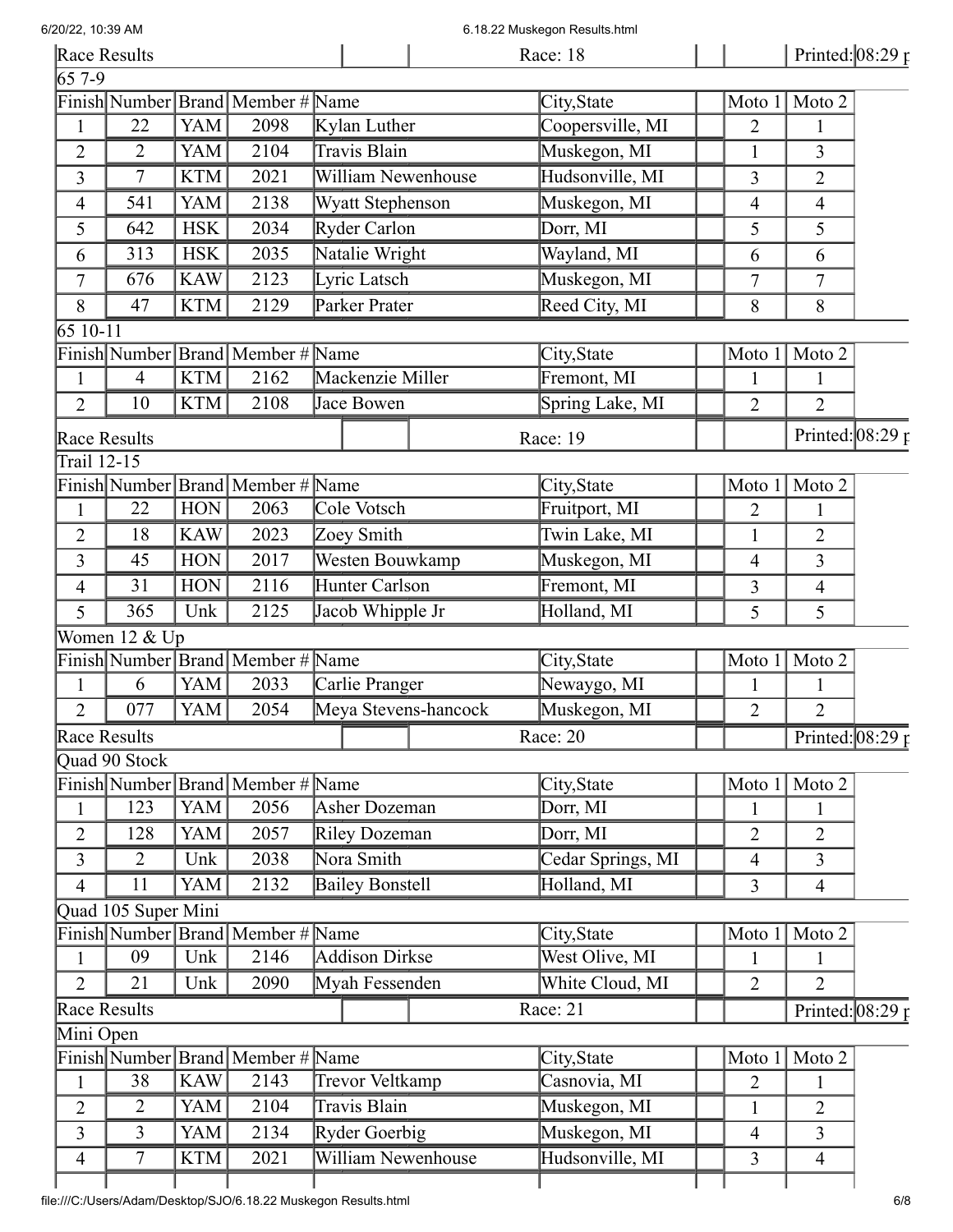| 6/20/22, 10:39 AM |                     |            |                                       |                        |                     |  | 6.18.22 Muskegon Results.html |  |                |                       |  |
|-------------------|---------------------|------------|---------------------------------------|------------------------|---------------------|--|-------------------------------|--|----------------|-----------------------|--|
| 5                 | 88                  | KAW        | 2154                                  | Morgan Newton          |                     |  | Muskegon, MI                  |  | 6              | 5                     |  |
| 6                 | 618                 | <b>HSK</b> | 2091                                  | Deegan Green           |                     |  | Big Rapids, MI                |  | 5              | 6                     |  |
| 7                 | 47                  | <b>KTM</b> | 2129                                  | Parker Prater          |                     |  | Reed City, MI                 |  | 7              | <b>DNF</b>            |  |
| Super Mini        |                     |            |                                       |                        |                     |  |                               |  |                |                       |  |
|                   |                     |            | Finish Number   Brand   Member # Name |                        |                     |  | City, State                   |  | Moto 1         | Moto 2                |  |
| 1                 | $\overline{4}$      | <b>YAM</b> | 2161                                  | <b>Brody Miller</b>    |                     |  | Fremont, MI                   |  | 1              | $\mathbf{1}$          |  |
| $\overline{2}$    | 411                 | YAM        | 2081                                  | Krue Semlow            |                     |  | Spring Lake, MI               |  | $\overline{2}$ | $\overline{2}$        |  |
| 3                 | 11                  | YAM        | 2062                                  | Colt Bonstell          |                     |  | Holland, MI                   |  | 3              | 3                     |  |
| 4                 | 563                 | <b>YAM</b> | 2127                                  | Joey Witherspoon       |                     |  | Muskegon, MI                  |  | $\overline{4}$ | $\overline{4}$        |  |
| 5                 | 623                 | <b>YAM</b> | 2072                                  | Austin Vandiver        |                     |  | Charlotte, MI                 |  | 6              | 5                     |  |
| 6                 | 5                   | <b>KAW</b> | 2039                                  | James Smith            |                     |  | Cedar Springs, MI             |  | 5              | 6                     |  |
| 7                 | 32                  | <b>KAW</b> | 2088                                  | Scott Fessenden        |                     |  | White Cloud, MI               |  | 7              | 7                     |  |
| 8                 | 23                  | <b>YAM</b> | 2031                                  | <b>Easton Sizemore</b> |                     |  | Zeeland, MI                   |  | 8              | 8                     |  |
| <b>DNF</b>        | 146                 | <b>KAW</b> | 2183                                  | Levi Scholten          |                     |  | Fennville, MI                 |  | <b>DNS</b>     | <b>DNF</b>            |  |
|                   | <b>Race Results</b> |            |                                       |                        |                     |  | Race: 22                      |  |                | Printed: $08:29 \tau$ |  |
| Vet C             |                     |            |                                       |                        |                     |  |                               |  |                |                       |  |
|                   |                     |            | Finish Number Brand Member # Name     |                        |                     |  | City, State                   |  | Moto 1         | Moto 2                |  |
|                   | 52                  | HON        | 2148                                  | Scott Wahr             |                     |  | Fruitport, MI                 |  |                |                       |  |
| 2                 | 126                 | <b>HON</b> | 2049                                  | Dylan Fleenor          |                     |  | Sodus, MI                     |  | 2              | 2                     |  |
| 3                 | 59                  | <b>YAM</b> | 2141                                  | Dale Ferguson          |                     |  | Bailey, MI                    |  | 3              | $\overline{4}$        |  |
| 4                 | 11                  | <b>YAM</b> | 2061                                  | Nick Bonstell          |                     |  | Holland, MI                   |  | 5              | 3                     |  |
| 5                 | 167                 | <b>KAW</b> | 2097                                  | Brian Playter          |                     |  | Hudsonville, MI               |  | 6              | 5                     |  |
| 6                 | 028                 | GAS        | 2130                                  |                        | Matthew Robinson    |  | Plainwell, MI                 |  | $\overline{4}$ | 7                     |  |
| 7                 | 115                 | <b>KAW</b> | 2078                                  |                        | <b>Brock Howard</b> |  | Muskegon, MI                  |  | 7              | 6                     |  |
|                   | <b>Race Results</b> |            |                                       |                        |                     |  | Race: 23                      |  |                | Printed: $08:29r$     |  |
| Open C            |                     |            |                                       |                        |                     |  |                               |  |                |                       |  |
|                   |                     |            | Finish Number Brand Member # Name     |                        |                     |  | City, State                   |  |                | Moto 1 Moto 2         |  |
|                   | 747                 | <b>KAW</b> | 2073                                  | Joe Gewirtz            |                     |  | Perry, MI                     |  |                | 2                     |  |
| 2                 | 016                 | YAM        | 2005                                  | Ryan Neubauer          |                     |  | Montague, MI                  |  | 5              | 1                     |  |
| 3                 | 24                  | YAM        | 2070                                  | Evan Brown             |                     |  | Muskegon, MI                  |  | 3              | $\overline{4}$        |  |
| $\overline{4}$    | 424                 | <b>HON</b> | 2156                                  | Jeffrey Anderson       |                     |  | Montague, MI                  |  | 9              | $\overline{3}$        |  |
| 5                 | 17                  | <b>SUZ</b> | 2105                                  | Hunter Peer            |                     |  | Muskegon, MI                  |  | 4              | 8                     |  |
| 6                 | 20                  | <b>HON</b> | 2157                                  | Jordan Fessenden       |                     |  | White Cloud, MI               |  | 8              | 5                     |  |
| 7                 | 6                   | YAM        | 2043                                  | Gabriel Zwinger        |                     |  | Trufant, MI                   |  | 7              | 6                     |  |
| 8                 | 69                  | YAM        | 2058                                  | Denver Steinbach       |                     |  | Trufant, MI                   |  | 10             | $\tau$                |  |
| 9                 | 115                 | <b>KAW</b> | 2133                                  | <b>Eddie Whisler</b>   |                     |  | Muskegon, MI                  |  | $\overline{2}$ | <b>DNF</b>            |  |
| 10                | 792                 | <b>KAW</b> | 2064                                  | Quinton Childs         |                     |  | Watervliet, MI                |  | 6              | <b>DNF</b>            |  |
|                   | Race Results        |            |                                       |                        |                     |  | Race: 24                      |  |                | Printed: $08:29r$     |  |
|                   | 250 All Star A/B    |            |                                       |                        |                     |  |                               |  |                |                       |  |
|                   |                     |            | Finish Number Brand Member # Name     |                        |                     |  | City, State                   |  | Moto 1         | Moto 2                |  |
| $\mathbf{1}$      | 64                  | <b>KTM</b> | 2111                                  | Gatlin Combs           |                     |  | Muskegon, MI                  |  | $\overline{3}$ | $\mathbf{1}$          |  |
| 2                 | 105                 | YAM        | 2107                                  | Tim Carpenter          |                     |  | Muskegon, MI                  |  | $\overline{2}$ | $\overline{2}$        |  |
| 3                 | 34                  | <b>HON</b> | 2092                                  | Kody Smith             |                     |  | Ludington, MI                 |  | $\overline{4}$ | $\overline{3}$        |  |
| $\overline{4}$    | 14                  | <b>KAW</b> | 2142                                  | Corin Davis            |                     |  | Nunica, MI                    |  | 6              | 4                     |  |
| 5                 | 529                 | <b>HSK</b> | 2139                                  | <b>Trevor Lake</b>     |                     |  | Muskegon, MI                  |  | 5              | 6                     |  |
|                   |                     |            |                                       |                        |                     |  |                               |  |                |                       |  |